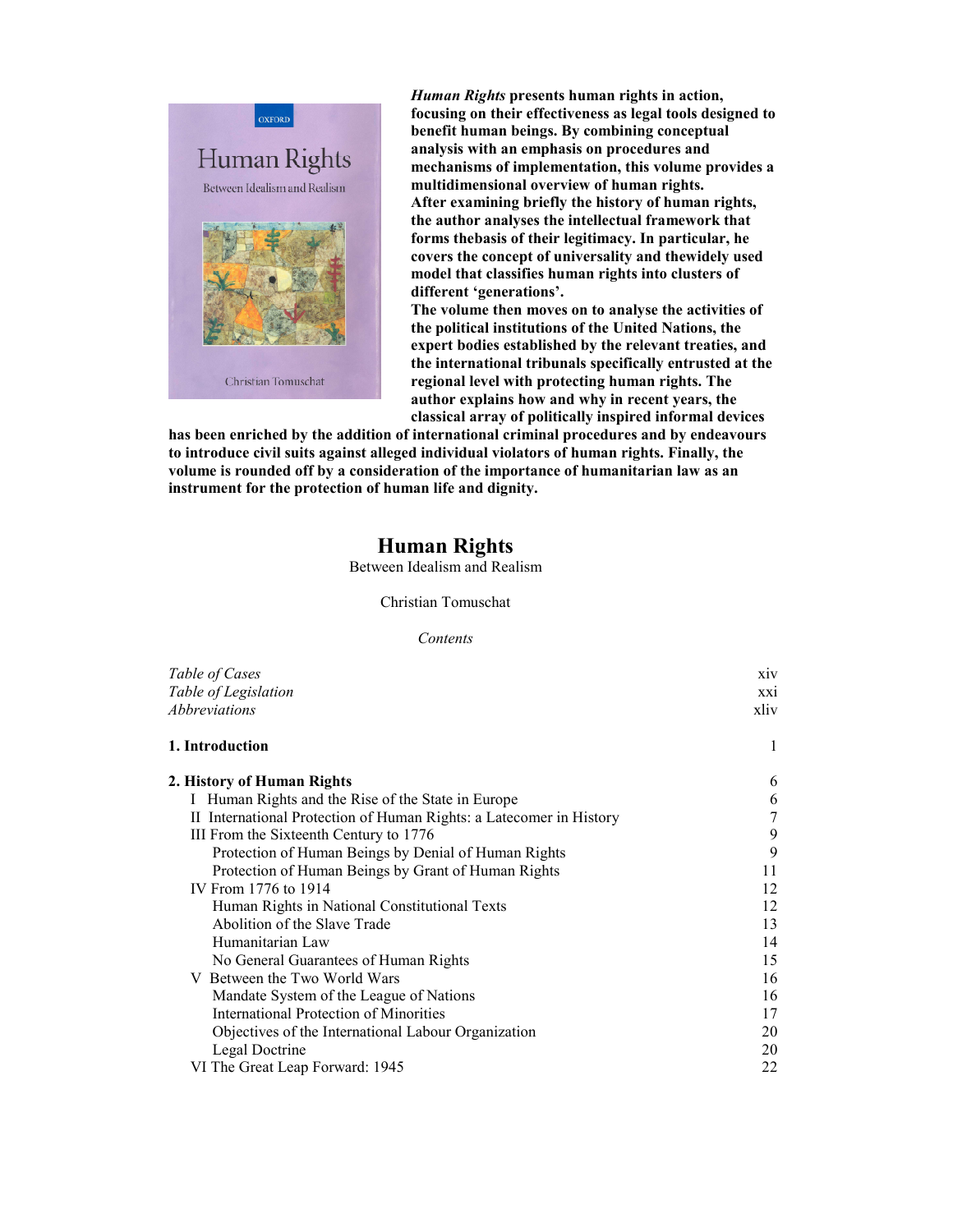|              | 3. The Different 'Generations' of Human Rights: From Human Rights to Good         |          |
|--------------|-----------------------------------------------------------------------------------|----------|
|              | Governance                                                                        | 24       |
| L            | Terminology                                                                       | 24       |
|              | II Development of First Generation and Second Generation Rights at National       |          |
|              | Level                                                                             | 25       |
|              | <b>First Generation Rights</b>                                                    | 26       |
|              | <b>Second Generation Rights</b>                                                   | 27       |
|              | III Development of the Current System of International Protection of Human Rights | 28       |
|              | Universal Declaration of Human Rights                                             | 29       |
|              | European Convention o Human Rights and the European Social Charter                | 30       |
|              | The Two UN Covenants on Human Rights                                              | 31       |
|              | American Convention on Human Rights                                               | 33       |
|              | African Charter of Human and Peoples' Rights                                      | 33       |
|              | No Regional Instrument in Asia                                                    | 33<br>34 |
|              | Customary Law<br>Soft Law                                                         | 36       |
|              | IV Contents of the International Bill of Human Rights                             | 37       |
|              | <b>Substantive Provisions</b>                                                     | 37       |
|              | Rights and Obligations Under Human Rights Treaties                                | 37       |
|              | Equality and Non-discrimination                                                   | 41       |
|              | Background                                                                        | 41       |
|              | Legal Instruments Banning Discrimination                                          | 43       |
|              | The Unity, and the Difference in Character, of First Generation and Second        |          |
|              | <b>Generation Rights</b>                                                          | 46       |
|              | V Third Generation Rights                                                         | 48       |
|              | The Three Rights                                                                  | 48       |
|              | <b>Right to Development</b>                                                       | 48       |
|              | Right to Peace                                                                    | 49       |
|              | Right to a Clean Environment                                                      | 49       |
|              | Uncertainties Surrounding Third Generation Rights                                 | 50       |
|              | Holders of the Rights                                                             | 50       |
|              | <b>Duty Bearers</b>                                                               | 51       |
|              | Contents                                                                          | 51       |
|              | VI Democracy                                                                      | 52       |
|              | VII Good Governance                                                               | 54       |
|              | VIII Human Security                                                               | 55       |
|              | IX Conclusion                                                                     | 57       |
|              | 4. Universality of Human Rights                                                   | 58       |
| Ι            | <b>Introductory Considerations</b>                                                | 58       |
| $\rm{II}$    | The Legal Dimension                                                               | 63       |
|              | <b>UDHR</b>                                                                       | 63       |
|              | The Two International Covenants                                                   | 64       |
|              | <b>Other Treaties</b>                                                             | 65       |
|              | Vienna World Conference on Human Rights                                           | 67       |
|              | Regional Instruments                                                              | 68       |
|              | III The Value Dimension                                                           | 69       |
|              | <b>Western Values</b>                                                             | 70       |
|              | Latin America                                                                     | 72       |
|              | <b>Islamic Countries</b>                                                          | 73       |
|              | East Asia                                                                         | 75       |
|              | IV The Empirical Dimension                                                        | 78       |
|              | V Conclusion                                                                      | 81       |
|              | 5. Implementation at National Level                                               | 84       |
| $\mathbf{I}$ | <b>Duty Bearers</b>                                                               | 84       |
|              | <b>States</b>                                                                     | 84       |
|              | International Organizations                                                       | 85       |
|              | <b>European Communities</b>                                                       | 85       |
|              | <b>United Nations</b>                                                             | 86       |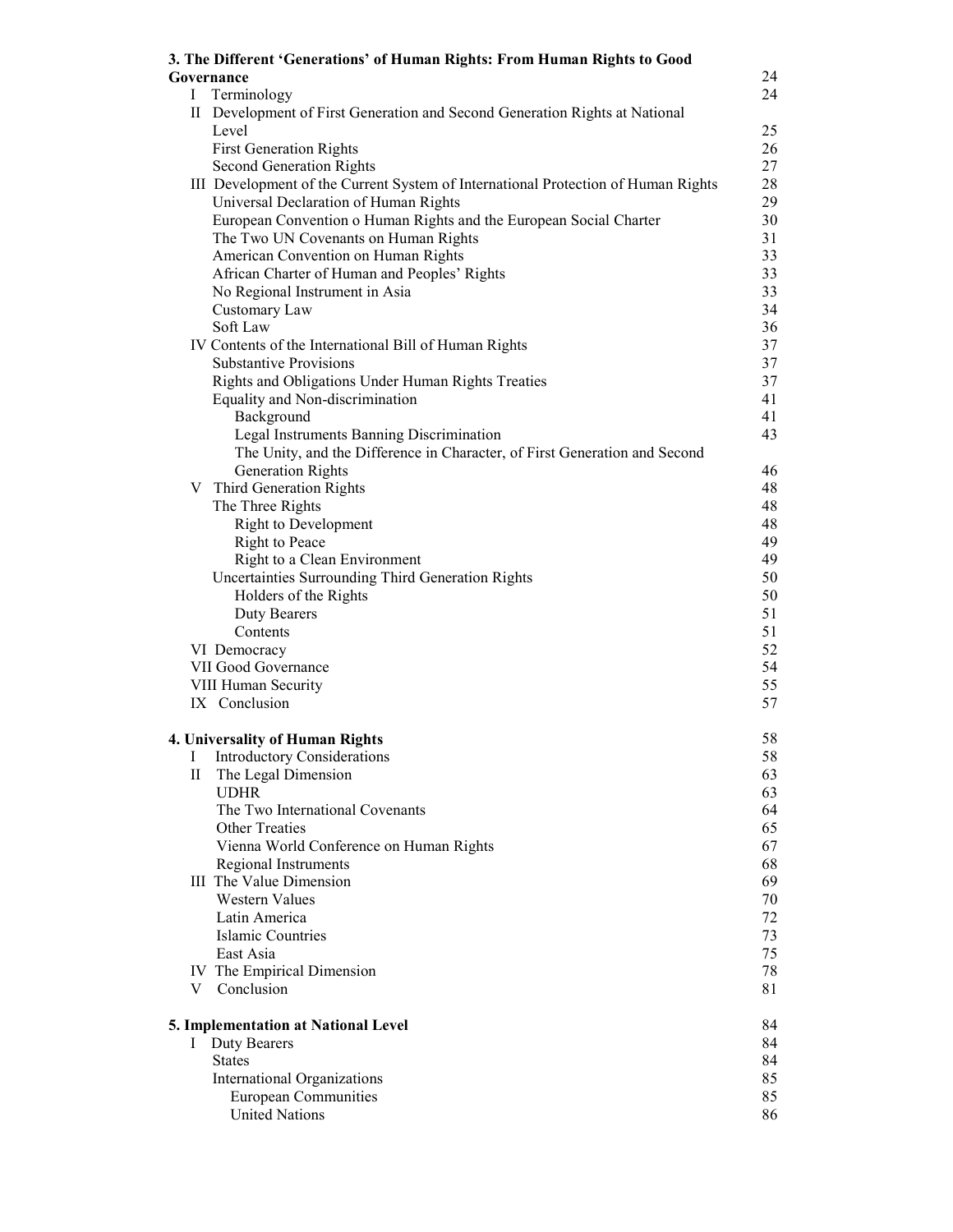|          | World Trade Organization                                                     | 90         |
|----------|------------------------------------------------------------------------------|------------|
|          | <b>Transnational Corporations</b>                                            | 90         |
|          | II Relationship Between International Law and Domestic Law in the Field of   |            |
|          | Human Rights                                                                 | 91         |
|          | Third Generation Rights                                                      | 91         |
|          | Second Generation Rights                                                     | 92         |
|          | <b>First Generation Rights</b>                                               | 92         |
|          | European Convention on Human Rights                                          | 94         |
|          | International Covenant on Civil and Political Rights                         | 96         |
|          | III Place of Human Rights Instruments in the Domestic Legal Order            | 101        |
|          | IV Implementation of International Human Rights vis-à-vis the Individual     | 104        |
|          | V Territorial Scope of Application of International Human Rights Instruments | 106        |
|          | European Convention on Human Rights                                          | 106        |
|          | International Covenant on Civil and Political Rights                         | 109        |
|          | 6. The Work of Political Bodies of International Organizations               | 112        |
| L        | <b>United Nations</b>                                                        | 112        |
|          | Norm-setting                                                                 | 113        |
|          | Monitoring                                                                   | 114        |
|          | The General Assembly and the HRCion                                          | 115        |
|          | The Security Council                                                         | 128        |
|          | II European Union                                                            | 132        |
|          | <b>III</b> Conclusion                                                        | 135        |
|          |                                                                              |            |
|          | 7. The Work of Expert Bodies: Examination of State Reports                   | 136        |
| $\Gamma$ | <b>Introductory Considerations</b>                                           | 136        |
|          | II Reporting Systems at Regional Level                                       | 138        |
|          | European Convention on Human Rights                                          | 138<br>139 |
|          | African Charter on Human and Peoples' Rights                                 | 140        |
|          | III Reporting Systems at UN Level<br><b>Monitoring Bodies</b>                | 140        |
|          |                                                                              | 142        |
|          | Examining State Reports in Practice<br>The Early Stages                      | 142        |
|          | Later Developments: The Current Situation                                    | 148        |
|          | Contribution on NGOs                                                         | 150        |
|          | <b>Delayed Reports</b>                                                       | 152        |
|          | Consequences                                                                 | 154        |
|          | Follow-up                                                                    | 154        |
|          | <b>Effects of Concluding Observations</b>                                    | 154        |
|          | General Comments and General Recommendations                                 | 156        |
|          |                                                                              |            |
|          | 8. The Work of Expert Bodies: Complaint Procedures and Fact-finding          | 159        |
| $\bf{l}$ | <b>Complaint Procedures</b>                                                  | 159        |
|          | Stocktaking                                                                  | 159        |
|          | Universal Level                                                              | 159        |
|          | <b>Interstate Complaint Procedures</b>                                       | 159        |
|          | <b>Individual Communication Procedures</b>                                   | 160        |
|          | Regional Level                                                               | 165        |
|          | <b>Interstate Complaint Procedures</b>                                       | 165        |
|          | <b>Individual Complaint Procedures</b><br>Reservations                       | 165<br>169 |
|          | General Features of Individual Communication Procedures                      | 170        |
|          | Persons Entitled to File Communications                                      | 170        |
|          | Rights that Can Be Asserted                                                  | 173        |
|          | Standing                                                                     | 174        |
|          | <b>Exhaustion of Local Remedies</b>                                          | 175        |
|          | Other International Procedures of Settlement                                 | 176        |
|          | <b>Unsubstantiated Communications</b>                                        | 177        |
|          | Absence of Oral Hearings                                                     | 179        |
|          | <b>Interim Relief</b>                                                        | 180        |
|          |                                                                              |            |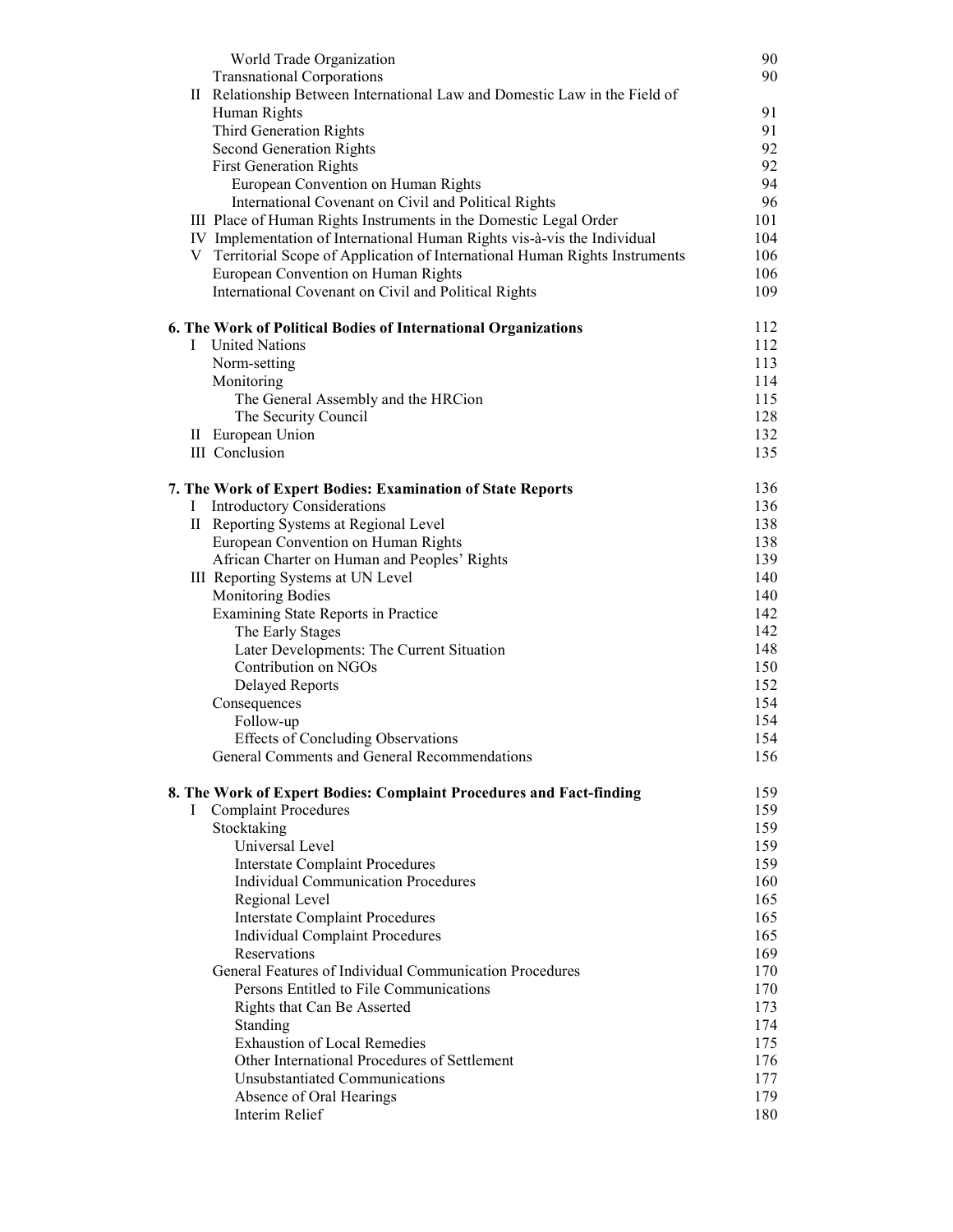|              | Outcome                                                                  | 182        |
|--------------|--------------------------------------------------------------------------|------------|
|              | Non-binding Views                                                        | 182        |
|              | Follow-up<br>Publication of the Case Law                                 | 183<br>184 |
|              | Quantitative Assessment                                                  | 185        |
|              | Qualitative Assessment                                                   | 186        |
|              | II Fact-finding                                                          | 186        |
|              | <b>General Considerations</b>                                            | 186        |
|              | <b>Existing Procedures</b>                                               | 187        |
|              | Fact-finding by the Inter-American Commission on Human Rights            | 187        |
|              | Fact-finding by the Committee Against Torture                            | 187        |
|              | Fact-finding by the European Committee for the Prevention of Torture     | 188        |
|              | New Optional Protocol to the UN Convention Against Torture               | 189        |
|              | <b>III</b> Conclusion                                                    | 190        |
|              | 9. Supervision by International Tribunals                                | 191        |
| T            | <b>Introductory Considerations</b>                                       | 191        |
| $\mathbf{H}$ | The Worldwide Level                                                      | 191        |
|              | Advisory Opinions of the ICJ                                             | 192        |
|              | Judgments of the ICJ in Contentious Proceedings                          | 195<br>198 |
|              | <b>III</b> Regional Level<br>European Court of Human Rights              | 198        |
|              | <b>General Features</b>                                                  | 198        |
|              | <b>Interstate Applications</b>                                           | 200        |
|              | <b>Individual Applications</b>                                           | 202        |
|              | <b>Enforcement of Judgments</b>                                          | 208        |
|              | Inter-American Court of Human Rights                                     | 211        |
|              | <b>General Features</b>                                                  | 211        |
|              | Quantitative Balance Sheet                                               | 212        |
|              | Interim Relief                                                           | 213        |
|              | Consequences Attaching to the Finding of a Violation                     | 213        |
|              | African Court on Human and Peoples' Rights                               | 214        |
|              | Court of Justice of the European Communities                             | 215        |
|              | 10. Enforcement by States and the Role of Non-Governmental Organizations | 216        |
| Ι            | <b>General Considerations</b>                                            | 216        |
|              | II Action by States                                                      | 217        |
|              | Diplomatic Protection                                                    | 218        |
|              | Representations by Diplomatic Means                                      | 218<br>218 |
|              | <b>Interstate Complaints</b><br>Measures of Retortion                    | 219        |
|              | Countermeasures                                                          | 220        |
|              | Treaty Clauses on Observance of Human Rights                             | 225        |
|              | Military Intervention                                                    | 226        |
|              | Human Rights Enforcement in Practice                                     | 229        |
|              | III Action by Non-Governmental Organizations                             | 231        |
|              | Definition of NGOs                                                       | 231        |
|              | Legitimacy of NGOs                                                       | 232        |
|              | Activities of NGOs                                                       | 233        |
|              | The Domestic Field of Action                                             | 233        |
|              | The International Field of Action                                        | 235        |
|              | 11. Mitigating the Effects of Armed Conflict: Humanitarian Law           | 241        |
| Ι            | General Considerations                                                   | 241        |
|              | Jus ad Bellum, Jus in Bello                                              | 241        |
|              | Non-discrimination                                                       | 242        |
|              | II Brief Historical Survey<br>Before the First World War                 | 244<br>244 |
|              | Between the Two World Wars                                               | 246        |
|              | After the Second World War                                               | 247        |
|              |                                                                          |            |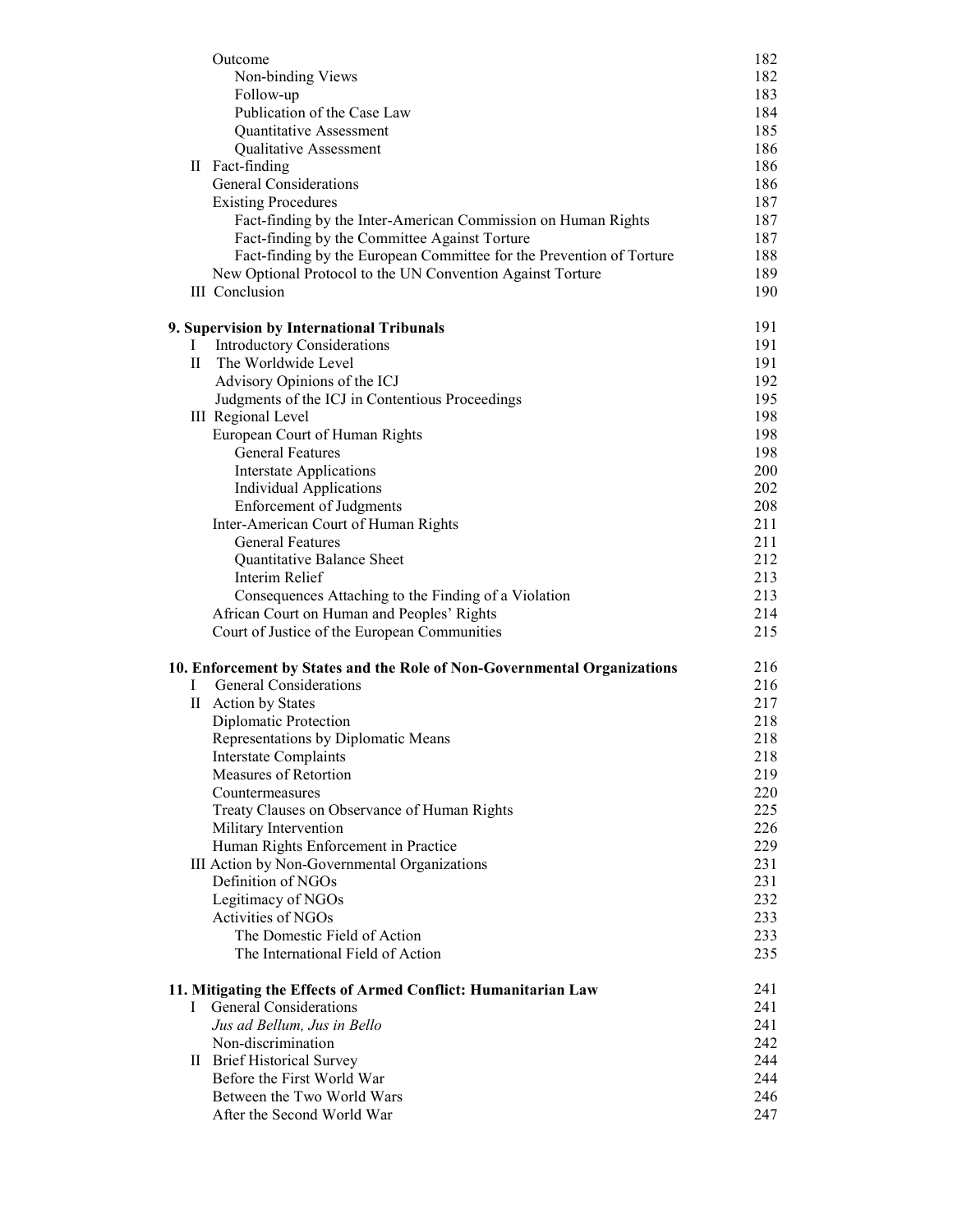|   | III Prohibition of Specific Weapons                                                 | 247 |  |
|---|-------------------------------------------------------------------------------------|-----|--|
|   | <b>IV</b> Law Making                                                                | 248 |  |
|   | Necessity of Humanitarian Law?                                                      | 248 |  |
|   | <b>Legal Sources</b>                                                                | 249 |  |
|   | Treaties                                                                            | 249 |  |
|   | Custom                                                                              | 249 |  |
|   | V Main Issues                                                                       | 251 |  |
|   | War and Armed Conflict                                                              | 251 |  |
|   | Internal Armed conflict                                                             | 251 |  |
|   | Distinction Between Combatants and Civilians                                        | 255 |  |
|   | Distinction Between Military and Civilian Targets                                   | 256 |  |
|   | Protection of the Environment, Protection of Human Habitat                          | 258 |  |
|   | Threshold of Armed Conflict                                                         | 258 |  |
|   | Applicability of Common Article 3                                                   | 259 |  |
|   | Declaration on Minimum Humanitarian Standards                                       | 260 |  |
|   | Lacunae in the Legal Regime of Internal Armed Conflict                              | 260 |  |
|   | VI Ensuring Observance of, and Respect for, Humanitarian Law                        | 262 |  |
|   | A Culture of Compliance                                                             | 262 |  |
|   | Monitoring                                                                          | 262 |  |
|   | Countermeasures                                                                     | 264 |  |
|   | <b>State Responsibility</b>                                                         | 265 |  |
|   |                                                                                     |     |  |
|   | 12. Criminal Prosecution of Human Rights Violations                                 | 267 |  |
|   | <b>General Considerations</b>                                                       | 267 |  |
|   | II National Prosecution                                                             | 270 |  |
|   | <b>Territorial Jurisdiction</b>                                                     | 270 |  |
|   | <b>Extraterritorial Jurisdiction</b>                                                | 273 |  |
|   | <b>III</b> International Prosecution                                                | 280 |  |
|   | International Military Tribunal at Nürnberg                                         | 281 |  |
|   | Ad hoc Tribunals Established by the Security Council                                | 282 |  |
|   | <b>International Criminal Court</b>                                                 | 283 |  |
|   | <b>Hybrid Criminal Tribunals</b>                                                    | 285 |  |
|   | IV A Summary Balance Sheet of the Two Ad Hoc Tribunals                              | 286 |  |
|   | Authority of the Security Council                                                   | 286 |  |
|   | Customary Nature of International Criminal Law<br>Non-international Armed Conflicts | 287 |  |
|   |                                                                                     | 287 |  |
|   | Amnesties                                                                           | 288 |  |
|   | Pre-trial Detention                                                                 | 289 |  |
|   | Reparation for Persons Erroneously Prosecuted                                       | 289 |  |
|   | <b>Statistics</b>                                                                   | 290 |  |
|   | V Conclusions                                                                       | 291 |  |
|   | 13. Civil Suits Against Human Rights Violators                                      | 293 |  |
| L | <b>General Considerations</b>                                                       | 293 |  |
|   | II Redress Afforded by the International Community                                  | 295 |  |
|   | III The Gaps in Existing International Systems                                      | 296 |  |
|   | IV A Cause of Action under International Law                                        | 297 |  |
|   | Reparation Under Human Rights Treaties                                              | 297 |  |
|   | International Covenant on Civil and Political Rights                                | 297 |  |
|   | European Convention on Human Rights                                                 | 299 |  |
|   | American Convention on Human Rights                                                 | 300 |  |
|   | Conclusion                                                                          | 301 |  |
|   | Reparation Under European Community Law                                             | 302 |  |
|   | Reparation Under the Convention Against Torture                                     | 303 |  |
|   | Reparation Within the Framework of Criminal Prosecution                             | 303 |  |
|   | V Legal Connotation of Individual Claims Under International Law                    | 305 |  |
|   | General Framework                                                                   | 305 |  |
|   | Competent Forum                                                                     | 307 |  |
|   | VI Procedures Under Domestic Law                                                    | 309 |  |
|   | VII Immunity                                                                        | 312 |  |